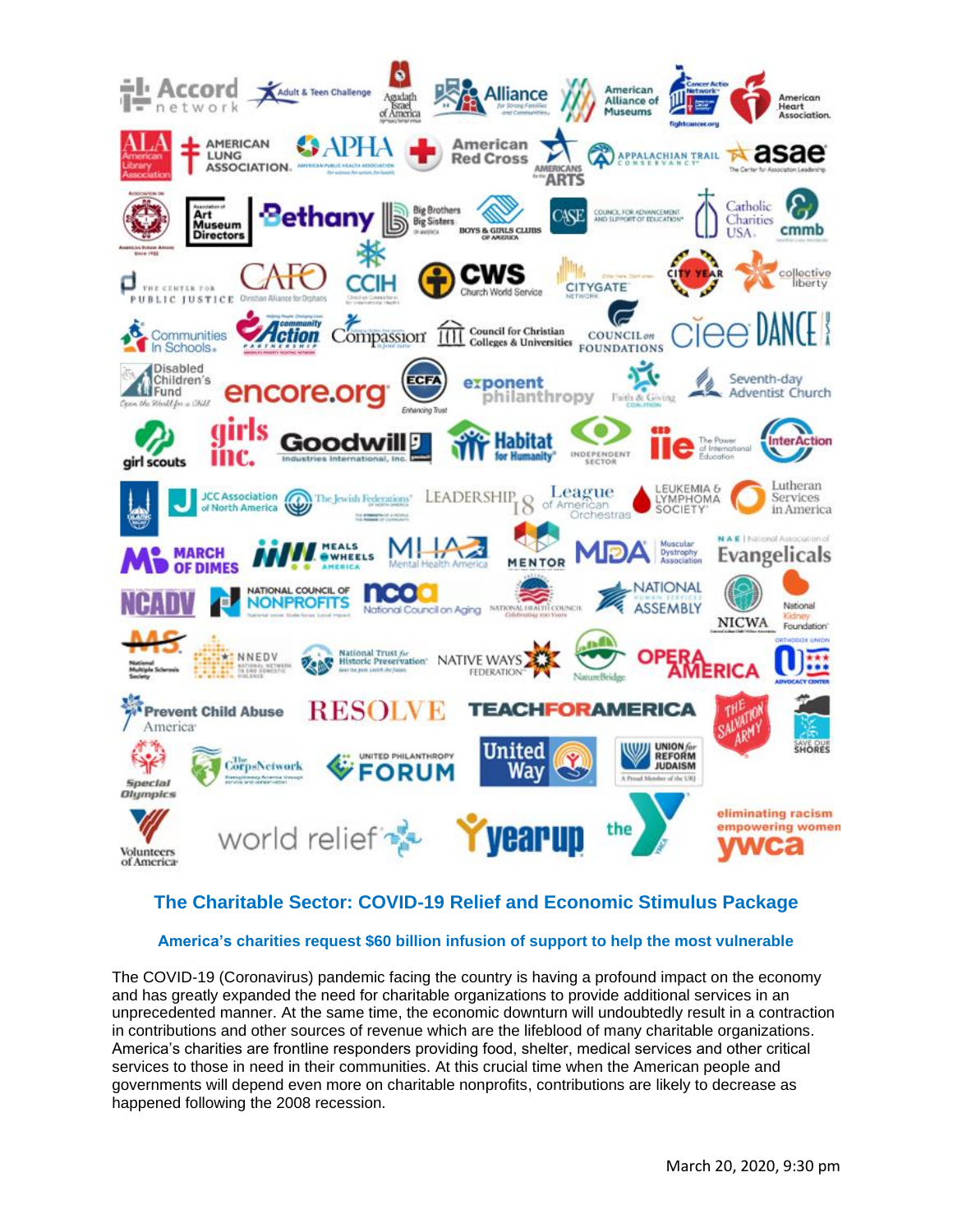March 20, 2020 Page 2 of 4

Without dramatic and immediate financial and programmatic backstop from government, America's charitable nonprofits and the people we serve face a precipitous decline in mission services at a time when our efforts are needed like never before by the most vulnerable in our communities.

**America's charitable nonprofits need an immediate infusion of \$60 billion in capital to maintain operations, expand scope to address increasing demands, and stabilize losses from closures throughout the country.** Below are specific recommendations for assistance to help the nonprofit sector stay engaged serving the American people

- As 10% of U.S.GDP, we employ 12 million workers. We need to retain them.
- Nonprofits are on the frontlines serving people, especially those in need. We need business continuity relief.
- Give nonprofit payroll tax credit relief as this is the most significant tax we pay.
- Provide an "above-the-line" or universal charitable deduction for contributions through the end of 2021.

### **America's charitable nonprofits are significant employers**

America's charities employ over 12 million people, with payrolls exceeding those of most other U.S. industries, including construction, transportation, and finance. The largest expenditures for most of America's charitable organizations are personnel costs. Unfortunately, in multiple disaster relief laws in the past, Congress has approved employment-related tax credits that fail to recognize that we are significant employers.

> Policy Solution: As is done in the Families First Coronavirus Response Act (H.R. 6201), any additional employment-focused relief or stimulus legislation must expressly apply to employment at tax-exempt organizations by making tax credits and deductions applicable not just to income taxes, but to the taxes nonprofits pay, such as payroll taxes. Further, Congress should also ensure that relief and stimulus legislation designed to assist for-profit businesses in the areas of unemployment insurance, employee retention, and risk insurance must also address the unique challenges and realities that nonprofits face.

### **America's charitable nonprofits need business continuity relief**

Millions of jobs in America's charitable sector are at risk unless a reliable source of cash can be provided to assure continued operations. And in many cases the scope of operations will need to expand to accommodate increased demand for vital services. The survival of many of America's charities is jeopardized by unprecedented revenue losses from closed programming and services offered, as well as anticipated shortfalls in fundraising. America's charitable nonprofits, which are so essential to a healthy economy, need a reliable source of cash over the next several weeks and months to ensure we can continue to serve our communities.

Policy Solution: America's charitable nonprofits request \$60 billion in emergency stimulus funding aimed at helping adversely affected national and local organizations. These funds can be distributed quickly through multiple funding streams, including, but not limited, to expansion of the Economic Injury Disaster Loan program for nonprofit employers, emergency grants to nonprofits operating under grants from federal, state, local, or other pass-through entities, and other to ensure the continued flow of charitable donations.

Policy Solution: To incentivize all Americans to support the vital work of America's charities, we call on Congress to enact an "above-the-line" or universal charitable deduction for contributions through the end of 2021. Further, to help those who step forward to help America's charitable organizations immediately assist the most vulnerable, Congress should permit taxpayers to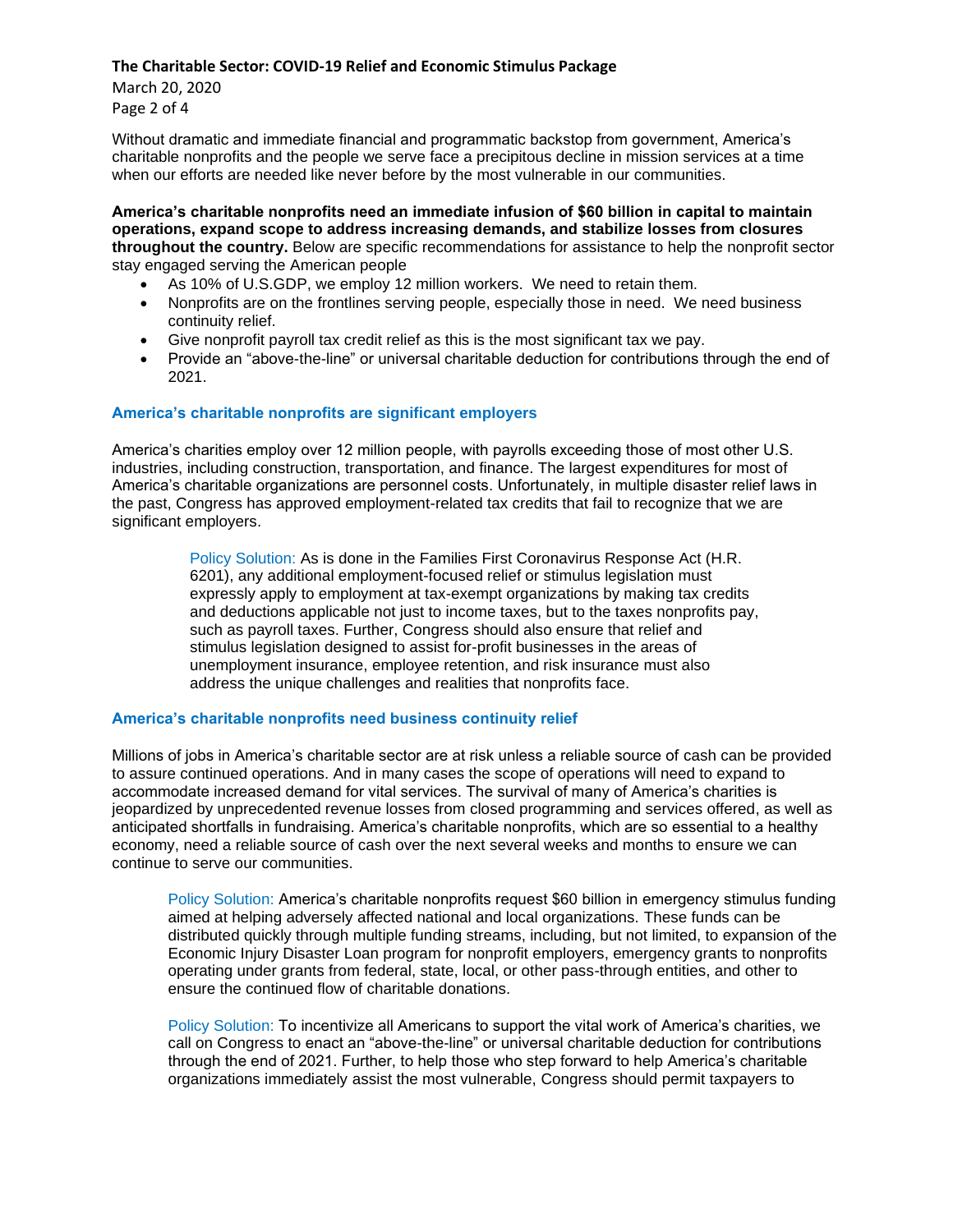March 20, 2020 Page 3 of 4

> donate today – at the height of the pandemic – and claim the benefit from these deductions on 2019 tax returns.

## **America's charitable nonprofit employees must be protected**

The workers in America's charities are on the frontlines of the coronavirus response. Our workers are the backbone of the food banks, shelters, domestic violence services, houses of worship, early care and education centers, after-school facilities, and more that are being called on to feed, house, and care for people whose lives have been disrupted by closures, job loss, and sickness.

Policy Solution: Every charity in America, regardless of size, that provides paid family and medical leave should receive a tax credit the organization can use. We applaud the HR 6201 approach to provide a *payroll tax credit* to all employers of a certain size (including charities and other nonprofits) providing emergency paid family leave and sick time pay for care related to the coronavirus. Congress should provide payroll tax credits to all charities, regardless of size, that provide such paid family leave and sick time pay as a result of the coronavirus.

## **America's Charitable Nonprofits Are in Every Community Ready to Serve**

Everywhere in America charitable organizations are already in place serving the needs of residents. Every dollar granted, donated, or earned goes back into the community immediately to address clear and present problems. Charities are our economy's shock absorber when crisis hits.

## Signing Organizations

Accord Network ACCSES – The Voice of Disability Service **Providers** Adult & Teen Challenge USA Adventure Cycling Association Afterschool Alliance American Society on Aging Agudath Israel of America Alliance for Peacebuilding Alliance for Strong Families and Communities Alliance of Nurses for Healthy Environments Alliance to End Hunger Alzheimer's Association America's Promise Alliance American Alliance of Museums American Cancer Society Cancer Action Network American Diabetes Association American Heart Association American Indian College Fund American Leprosy Missions American Library Association American Lung Association American Trails American Public Health Association American Red Cross Americans for the Arts

Appalachian Trail Conservancy ASAE Association on American Indian Affairs Association of Art Museum Directors Association of Children's Residential Centers (ACRC) Association of Public Health Laboratories Association of the United States Navy Association of University Centers on Disabilities (AUCD) Best Buddies International Bethany Christian Services Big Brothers Big Sisters of America Blinded Veterans Association (BVA) Boy Scouts of America Boys & Girls Clubs of America Boys Town Bread for the World **CADCA** Call of the Sea Campaign for a Commercial-Free Childhood CARE Catholic Charities USA Catholic Medical Mission Board Catholic Relief Services Center for Community Progress Center for Public Justice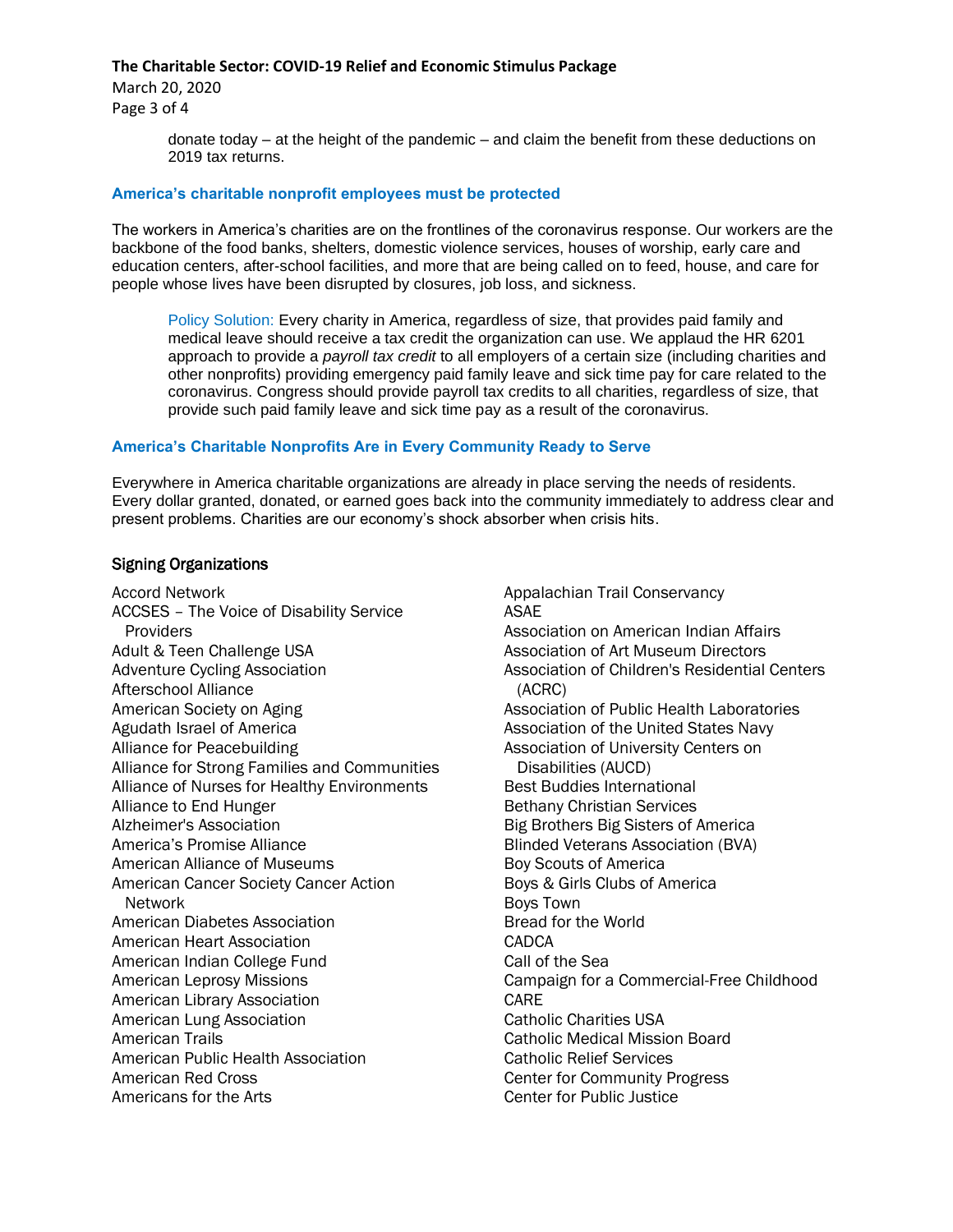March 20, 2020 Page 4 of 4

**CenterLink** Chabad on Campus International ChildFund International Christian Alliance for Orphans (CAFO) Christian Connections for International Health Church Alliance Church World Service Citizen Schools Citygate Network City Year Clooney Foundation for Justice Collective Liberty Communities In Schools National Office Community Action Partnership Community Anti-Drug Coalitions of America (CADCA) Compassion International Consumer Reports Council for Advancement and Support of Education (CASE) Council for Christian Colleges & Universities (CCCU) Council on Foundations Council on International Educational Exchange Dance/USA David Brower Center Disabled Children's Fund East Coast Greenway Alliance Encore.org Epilepsy Foundation Evangelical Council for Financial Accountability (ECFA) Evangelical Lutheran Church in America Environmental Volunteers The Episcopal Church Exponent Philanthropy Faith & Giving Coalition **FoodCorps** Food for the Hungry Futures Without Violence General Conference of Seventh-day Adventists Generations United Girl Scouts of the USA Girls Inc. Goodwill Industries International, Inc. Habitat for Humanity International Haddassah, the Women's Zionist Organization of America Healing Household 6 Healthy Schools Campaign Helen Keller International Hetrick-Martin Institute IDEAS

Independent Sector Institute of International Education InterAction InterExchange, Inc. International Rescue Committee Islamic Relief USA Jewish Community Centers (JCC) Association of North America Jewish Federations of North America **Jumpstart** Landesa Leadership 18 League of American Orchestras The Leukemia & Lymphoma Society Lutheran Services in America MAMA Project March of Dimes Mazon, a Jewish Response to Hunger Meals on Wheels America Mental Health America MENTOR: The National Mentoring Partnership The Military Order of the Purple Heart Mountains to Sound Greenway Trust Muscular Dystrophy Association NACE International National Alliance on Mental Illness National Alliance to End Sexual Violence National Association of Evangelicals National Audubon Society National Center for Missing & Exploited Children National Coalition Against Domestic Violence National Council of Juvenile and Family Court Judges (NCJFCJ) National Council of Nonprofits National Council on Aging National Environmental Health Association National Fitness Foundation National Health Council National Human Services Assembly National Indian Child Welfare League National Indian Health Board National Kidney Foundation National Marine Sanctuary Foundation National Multiple Sclerosis Society National Network for Youth National Network to End Domestic Violence (NNEDV) National Organization of State Associations for Children (NOSAC) National Trust for Historic Preservation Native American Rights Fund Native Ways Federation